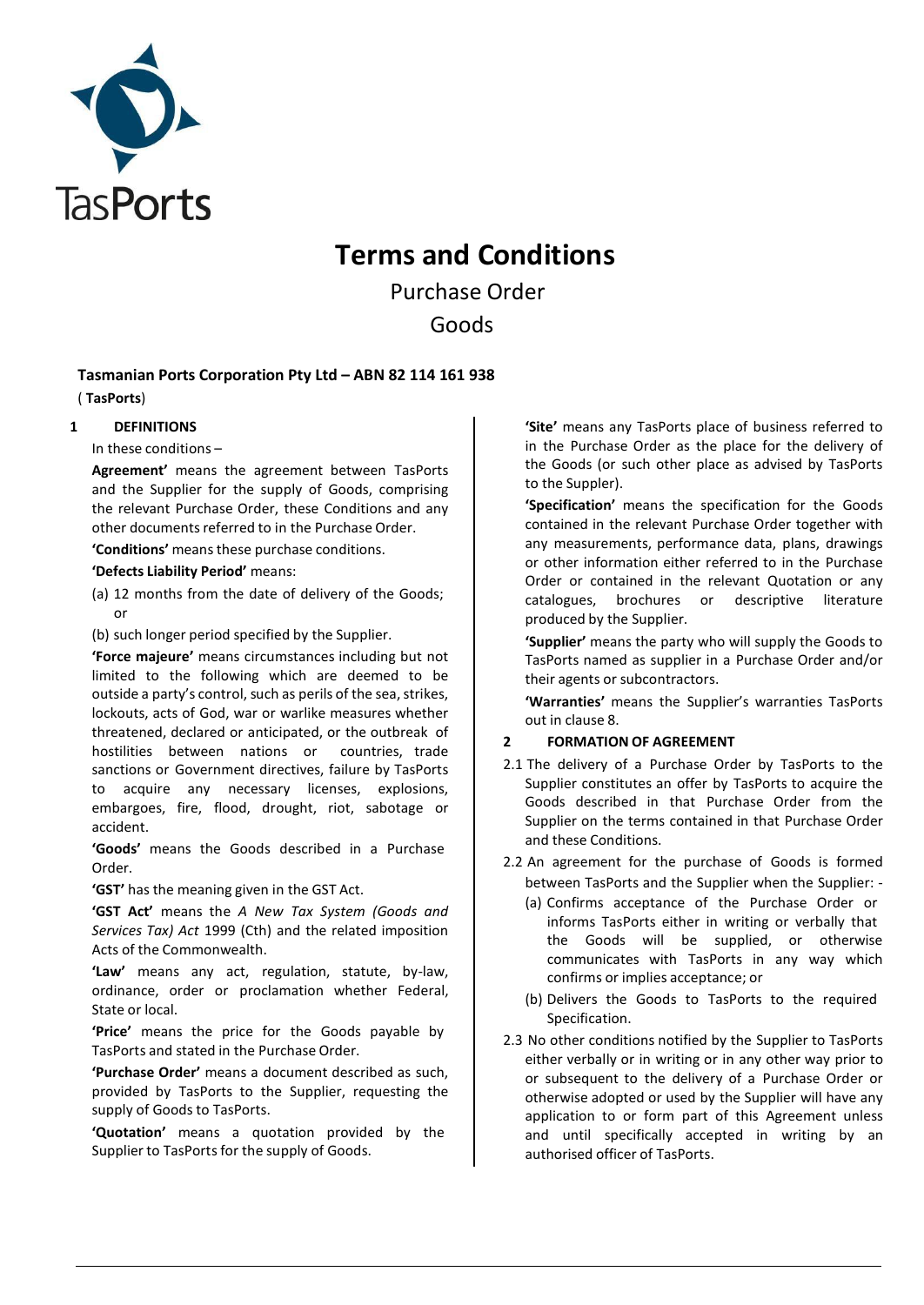## **3 SPECIFICATION OF GOODS**

The Supplier must ensure that the Goods delivered to TasPorts: -

- (a) Strictly comply with the Specification and the Warranties; and
- (b) Are in accordance with any and all relevant laws in force at the date of delivery of the Goods.

## **4 PRICE**

- 4.1 If a Purchase Order is issued that does not contain a price, the Price is to be negotiated and accepted by both parties prior to the supply of the Goods. Once the price is agreed the Purchase Order will then be reissued at the agreed price.
- 4.2 The Price is fixed and not subject to rise and fall or any other adjustment unless the Purchase Order signals that the Price is an "estimate only" or that the Price is to be negotiated and accepted by both parties prior to the supply of the Goods.
- 4.3 The Price is the maximum amount payable by TasPorts to the Supplier for the Goods and includes:
	- (a) All necessary packaging and delivery costs;
	- (b) All duty, excise, sales or other taxes (excluding GST or income tax), and;
	- (c) All unloading and installation costs (where stipulated in the Purchase Order).

#### **5 DELIVERY OF GOODS**

- 5.1 All Suppliers must comply with TasPorts' health, safety and environment standards and policies while supplying the Goods.
- 5.2 The Supplier will deliver the Goods to the Site by the date stipulated on that Purchase Order (or by such other date agreed by TasPorts). All deliveries will be made within TasPorts' normal working hours as notified by TasPorts to the Supplier.
- 5.3 TasPorts will be responsible for unloading the Goods unless the Goods (including packaging) weigh more than one tonne or are shipped on pallets exceeding the Australian standard pallet size or unless otherwise stipulated in the relevant Purchase Order.
- 5.4 The Supplier will notify TasPorts of its unloading requirements within a reasonable time prior to delivery.
- 5.5 The Supplier will provide to TasPorts, with each delivery, full documentation identifying the contents of each package delivered and each package and each delivery document will be endorsed with the number of the relevant Purchase Order.
- 5.6 Failure by the Supplier to deliver the Goods by the date and time stipulated on the relevant Purchase Order or in accordance with the requirements of this clause will be a fundamental breach of this Agreement entitling TasPorts to reject the Goods and terminate this Agreement.
- 5.7 If packing is to be returnable, the Supplier must so stipulate on the relevant Quotation and advise the amount of any deposit charges. All returnable packing will be clearly marked as such, bear a return address and be returned freight forward at TasPorts'

convenience by a transporter selected by TasPorts unless otherwise agreed.

5.8 TasPorts may inspect and test the Goods at any time after delivery. Where TasPorts considers (acting reasonably) that the Goods are defective or do not comply with the Specification or the Warranties, they may be rejected and the Supplier notified of their rejection and the reason for their rejection. If required by TasPorts the Supplier will replace the rejected Goods with Goods that comply with this Agreement. All rejected Goods are held by TasPorts at the Supplier's risk.

#### **6 PROPERTY, RISK IN GOODS AND INSURANCE.**

- 6.1 All Purchase Orders will contain nominated delivery terms.
- 6.2 Risk and title in the Goods will pass to TasPorts upon delivery in accordance with the Purchase Order.
- 6.3 If the Goods are lost or damaged whilst at the Supplier's risk, the Supplier will with all due diligence either replace the Goods or arrange repairs, whichever is acceptable to TasPorts, at their own cost.
- 6.4 The Supplier must have and maintain with a reputable insurer product liability insurance, transit insurance in respect of the Goods, workers' compensation insurance as required under any laws and, where applicable, an employer liability insurance policy.

#### **7 TERMS OF PAYMENT**

7.1 Subject to the Supplier:

- (a) complying with its obligations under this Agreement;
- (b) providing a valid invoice to TasPorts in accordance with clause 7.2; and
- (c) providing all documentation and other material required by this Agreement or any law to be provided,

TasPorts agrees to pay the Price in accordance with this clause 7.

- 7.2 The Supplier will issue TasPorts with a tax invoice for the Price, which must:
	- (a) be a valid tax invoice for the purposes of the GST Act;
	- (b) include the Purchase Order number;
	- (c) include an adequate description of the Goods; include particulars of the date and time of delivery of the Goods; and
	- (d) include a signature of an authorised representative of TasPorts acknowledging delivery of the Goods.
- 7.3 Subject to clause 8.1, TasPorts will pay the Price to the Supplier no later than thirty (30) days after the end of month in which the tax invoice is received by TasPorts unless otherwise agreed or stipulated in the relevant Purchase Order.

#### **8 WARRANTIES**

The Supplier warrants to TasPorts in relation to the Goods as follows: -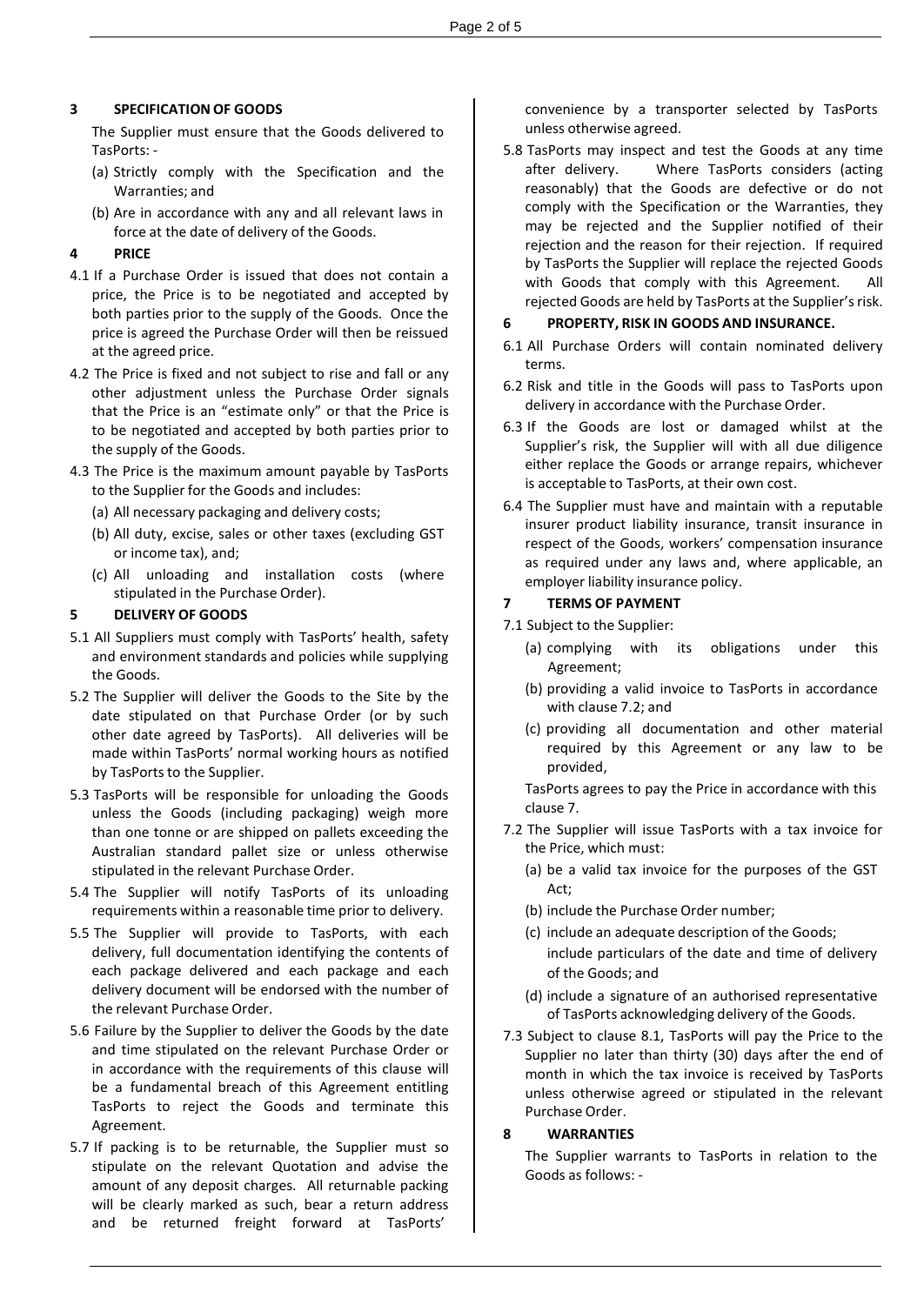- (a) The Goods are suitable for the needs of TasPorts as disclosed to the Supplier prior to the delivery of the Quotation;
- (b) The Goods incorporate only proven and reliable technology which complies with all laws and any relevant Australian Standards;
- (c) The Supplier has good title to and the right to use free of interference or claim all of the intellectual property comprised in the Goods and their use and TasPorts will be entitled and licensed to use such intellectual property and all such technologies in its own right in respect of the Goods free of claim or payment;
- (d) The Supplier will carry out the manufacture (or procurement) and (where required) the design, installation and commissioning of the Goods, in a proper and workmanlike manner and to a standard of professional care, skill, judgement and diligence expected of a Supplier experienced in carrying out such work.
- (e) Any supplies and materials incorporated in the Goods will comprise the best available material suitable for the intended use of the Goods ;
- (f) The Goods are of acceptable quality and are free from defects in design, materials and workmanship;
- (g) The Goods are fit for the purpose communicated by TasPorts to the Supplier prior to the date of the Purchase Order or, if no such purpose is communicated, for the purpose for which Goods of that type are usually acquired and otherwise correspond to the description given in the relevant Quotation and the Specification, and;
- (h) The Goods are free from all liens and encumbrances, the Supplier has good and clear title to the Goods, the Supplier has the right to sell the Goods to TasPorts and TasPorts will enjoy quiet possession of the Goods.

#### **9 DEFECTS LIABILITY PERIOD**

- 9.1 TasPorts will promptly notify the Supplier of any defects in the design, materials or workmanship of the Goods (**Defects**) occurring or arising during the Defects Liability Period.
- 9.2 The Supplier must rectify any Defect (at no extra cost to TasPorts) to TasPorts' reasonable satisfaction within a reasonable period of time required and specified by TasPorts in its notice to the Supplier.
- 9.3 The Supplier agrees to carry out any rectification required under clause 9.2 in a manner causing as little inconvenience to TasPorts as reasonably possible and in accordance with TasPorts' reasonable directions.
- 9.4 If any Defect outlined in, and notified by TasPorts to the Supplier under clause 9.2 is not remedied in accordance with clause 9.3 or otherwise to TasPorts' reasonable satisfaction, TasPorts may have the Defect remedied by a third party, without prejudice to any rights TasPorts may have against the Supplier under this Agreement or at law, and the Supplier indemnifies TasPorts against all reasonable costs and expenses

incurred by TasPorts in exercising its rights under this clause 9.4.

9.5 This clause 9 survives the termination (for any reason) or expiry or this Agreement.

#### **10 INDEMNITIES**

- 10.1 The Supplier must indemnify and at all times keep indemnified TasPorts for, from and against all liabilities, proceedings, penalties whether civil or criminal; (except where to recover the same is unlawful or renders any part of this clause void for public policy reasons), fines or other sanctions, judgements, damages, losses, claims, costs and expenses whatsoever and howsoever arising from or connected with:
	- (a) the supply, design, installation or commissioning of the Goods;
	- (b) any breach of this Agreement by the Supplier or any of the supplier's personnel (including, without limitation, any breach of the Warranties or any law; including also any reasonable legal costs and the reasonable costs of other advisers);
	- (c) any act or omission, negligence or default of the Supplier or any of its personnel; and
	- (d) any infringement of any third party intellectual property rights by the Supplier or any of its personnel in the course of supplying the Goods,

except to the extent caused by the negligence or default of TasPorts.

10.2 The indemnities and assumptions of liability contained in this clause and elsewhere in this Agreement will continue in full force and effect notwithstanding termination of this Agreement whether by effluxion of time or otherwise.

## **11 VARIATIONS**

- 11.1 The Supplier must not vary the Goods or any part of the Goods without the written consent of TasPorts.
- 11.2 TasPorts may at any time direct the Supplier to vary the number, type or composition of the Goods or supply different Goods and to the extent that the Supplier can reasonably comply with that direction, it will do so.
- 11.3 The Price and other terms of the variation will be agreed between the parties.
- 11.4 Unless otherwise directed by TasPorts, after receiving a variation direction under clause 11.2, the Supplier will not deliver the Goods or the varied Goods to TasPorts until the terms of the variation have been agreed.

#### **12 CANCELLATION AND SUSPENSION**

- 12.1 TasPorts may cancel or suspend delivery of the Goods at any time by notice in writing to the Supplier.
- 12.2 Where TasPorts cancels or suspends delivery of the Goods otherwise than the result of the breach of the Supplier or any of its personnel or as a result of Force Majeure, TasPorts will pay to the Supplier all reasonable costs incurred by the Supplier directly attributable to the cancellation or suspension of the delivery of the Goods and substantiated to the reasonable satisfaction of TasPorts. TasPorts will not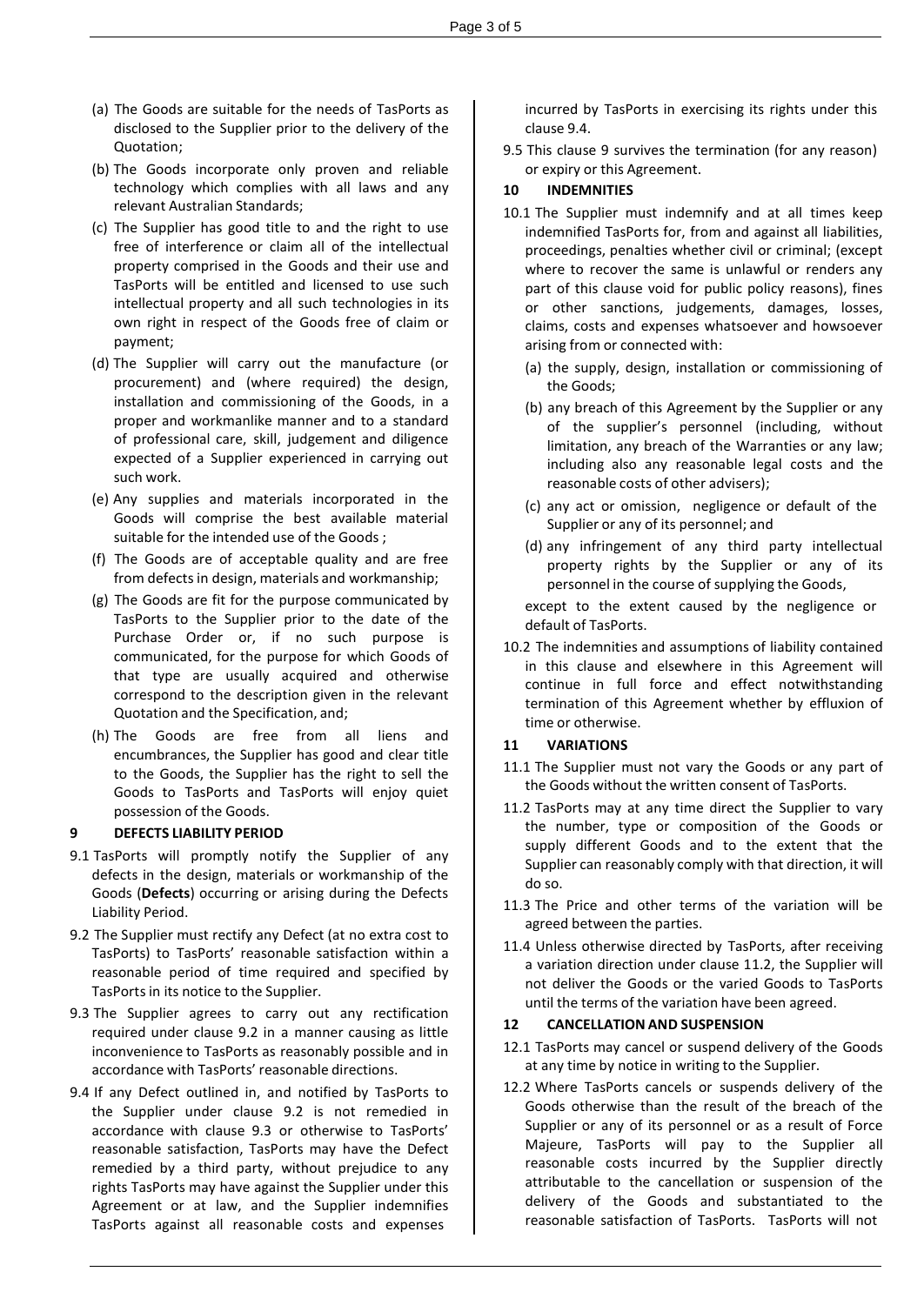liable to compensate the Supplier for any indirect loss (including loss of profit) resulting from any such cancellation or suspension.

#### **13 FORCE MAJEURE**

- 13.1 Where a party is unable, wholly or in part, by reason of Force Majeure, to carry out any obligations under this Agreement and that party: -
	- (a) Gives the other party prompt notice and reasonable particulars of that Force Majeure;
	- (b) Uses all possible diligence to remove and mitigate the effect of Force Majeure; and
	- (c) Has not caused or contributed to the Force Majeure, then that obligation is suspended so far as it is affected by Force Majeure during the continuance thereof.
- 13.2 Any costs, losses or savings due to Force Majeure including any costs, losses or savings caused by any frustration of this Agreement due to Force Majeure will be borne, incurred or retained as the case may be by the party incurring or receiving the same.
- 13.3 Where the event of Force Majeure continues for a period exceeding thirty (30) days, TasPorts may, in its sole discretion, terminate this Agreement without any liability to the Supplier.

#### **14 TERMINATION**

- 14.1 TasPorts may terminate this Agreement and withhold any amounts due under this Agreement if: -
	- (a) Subject to compliance with Chapter 5 of the *Corporations* Act 2001 (Cth), the Supplier becomes insolvent or unable to meet its debts as and when they fall due or is adjudicated a bankrupt, or has a receiver, receiver and manager or similar official appointed over any of its as TasPorts, or makes an assignment for benefit of creditors, or files a petition for an arrangement, composition or compromise with its creditors under any applicable laws, or becomes externally administered, or has a trustee or other officer appointed to take charge of its as TasPorts; or
	- (b) The Supplier has committed a fundamental breach of this Agreement or fails to substantially perform any of its obligations under it.
- 14.2 If this Agreement is terminated under clause 14.1 the Supplier will be liable for and indemnifies TasPorts against: -
	- (a) Any costs or expenses incurred by TasPorts in engaging others to provide the same or similar Goods to the extent that such costs or expenses exceed the Price; and
	- (b) Any other losses suffered by TasPorts as a result of the termination.
- 14.3 The procedure provided in this clause 14 for termination is concurrent with and in addition to and without prejudice to, and not in lieu of or in substitution for, any other rights or remedies at law or in equity which TasPorts may have for the enforcement of its rights under this Agreement and its remedies for

any default by the Supplier of the covenants, obligations or conditions of this Agreement.

## **15 QUALITY ASSURANCE**

The Supplier must: -

- (a) Comply with any of TasPorts' quality assurance requirements notified to the Supplier in the Purchase Order; and
- (b) Be quality assured and maintain its quality assurance certification for the duration of the Agreement.

## **16 EXCLUSION OF SUPPLIER TERMS**

16.1 Subject to clause 19.11, the Supplier's standard or usual terms and conditions of supply (including, without limitation any terms or conditions dealing with retention of title) are expressly excluded with the effect that these Conditions and the terms of the Purchase Order exclusively apply and constitute the entire agreement between the parties.

#### **17 ASSIGNMENT AND SUB-CONTRACTING**

- 17.1 The Supplier must not sub-contract the whole or any part of the supply of the Goods without the prior written consent of TasPorts. If such consent is granted by TasPorts it does not relieve the Supplier from any liability or obligations under this Agreement and the Supplier is responsible for the acts, omissions, defaults or negligence of any sub-contractor, its contractors, agents or workmen as if they were the acts, omissions, defaults or negligence of the Supplier.
- 17.2 The Supplier cannot assign or otherwise transfer any of its rights under this Agreement without the prior written consent of TasPorts.

## **18 RELATIONSHIP**

18.1 The relationship between TasPorts and the Supplier is a relationship of principal and independent contractor and nothing in this Agreement will be construed so as to create a relationship of employment, agency, partnership, fiduciary relationship or any other category of commercial relationship between the parties recognised at law or in equity as giving rise to specific rights and obligations. The Supplier does not have any authority to contract with third parties on behalf of TasPorts or to otherwise bind TasPorts without prior written agreement from TasPorts.

## **19 GENERAL**

- 19.1 This Agreement binds and benefits each party and there respective successors, assigns and legal personal representatives.
- 19.2 An amendment or variation to this Agreement is not effective unless it is in writing and signed by the parties.
- 19.3 Each part must at its own cost do all things reasonably to give effect to this Agreement.
- 19.4 This Agreement supersedes any and all prior (written or oral) agreements, arrangements, negotiations, discussions or understandings between the parties.
- 19.5 No oral explanation or information provided by any party to another party is to: -